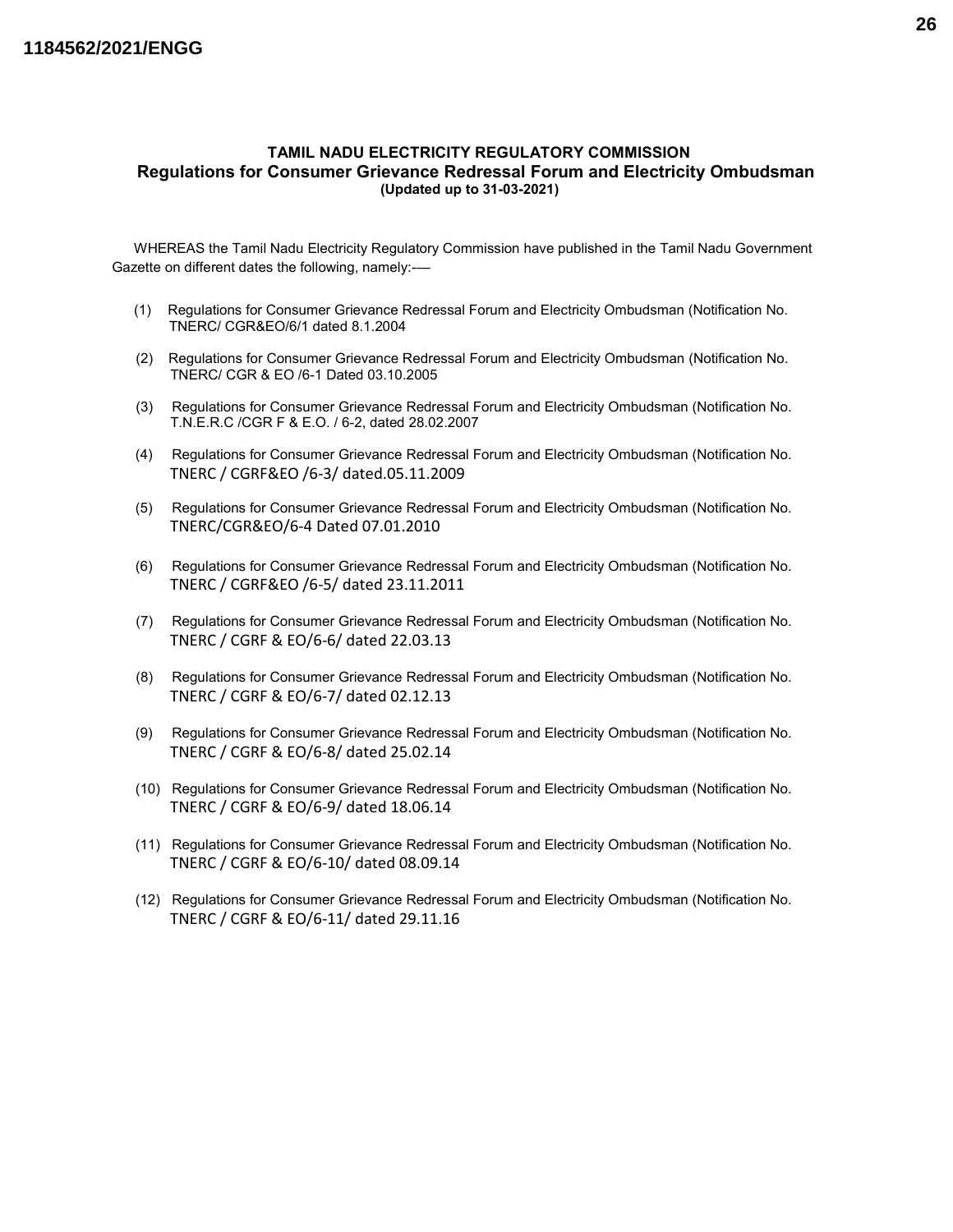#### TAMIL NADU ELECTRICITY REGULATORY COMMISSION **CHENNAI** REGULATIONS FOR CONSUMER GRIEVANCE REDRESSAL FORUM AND ELECTRICITY OMBUDSMAN

#### Notification No. TNERC/ CGR&EO/6/1 dated 8.1.2004

In exercise of the power conferred on it by section 181 read with sub-sections (5), (6) and (7) of section 42 of The Electricity Act, 2003 (Act No: 36 of 2003) and all other powers enabling it in this behalf, the Tamil Nadu Electricity Regulatory Commission makes the following Regulations, namely:-

## PART - 1 – GENERAL

## Short title, Commencement

1 i) These Regulations may be called the "Regulations for Consumer Grievance Redressal Forum and Electricity Ombudsman, 2004".

ii) These extend to the whole of the State of Tamil Nadu.

iii) These shall come into force on 10.6.2004.

2 Definitions

In these Regulations, unless the context otherwise requires:

(a) "Act" means the Electricity Act, 2003.

(b) "area of supply" means the area within which a distribution licensee is authorized by his/ her/their licence to supply electricity.

(c) "Chairperson" means the Chairperson of the forum.

(d) "Commission" means the Tamil Nadu Electricity Regulatory Commission.

(e) "complainant" means—

(i) a consumer of electricity supplied by the Licensee including applicants for new connections;

(ii) any voluntary consumer association registered under the Companies Act, 1956 (1of 1956) or under any other law for the time being in force;

(iii) the Central Government or any State Government - who or which makes the complaint;

(iv) one or more consumers, where there are numerous consumers having the same interest;

(v) in case of death of a consumer, his legal heirs or representatives.

(f) "complaint" means any grievance made by a complainant in writing on:-

(i) defect or deficiency in electricity service provided by the licensee;

(ii) unfair or restrictive trade practices of licensee in providing electricity services;

(iii) Charging of a price in excess of the price fixed by the Commission for consumption of electricity and allied services;

(iv) Electricity services which will be unsafe or hazardous to public life in contravention of the provisions of any law for the time being in force.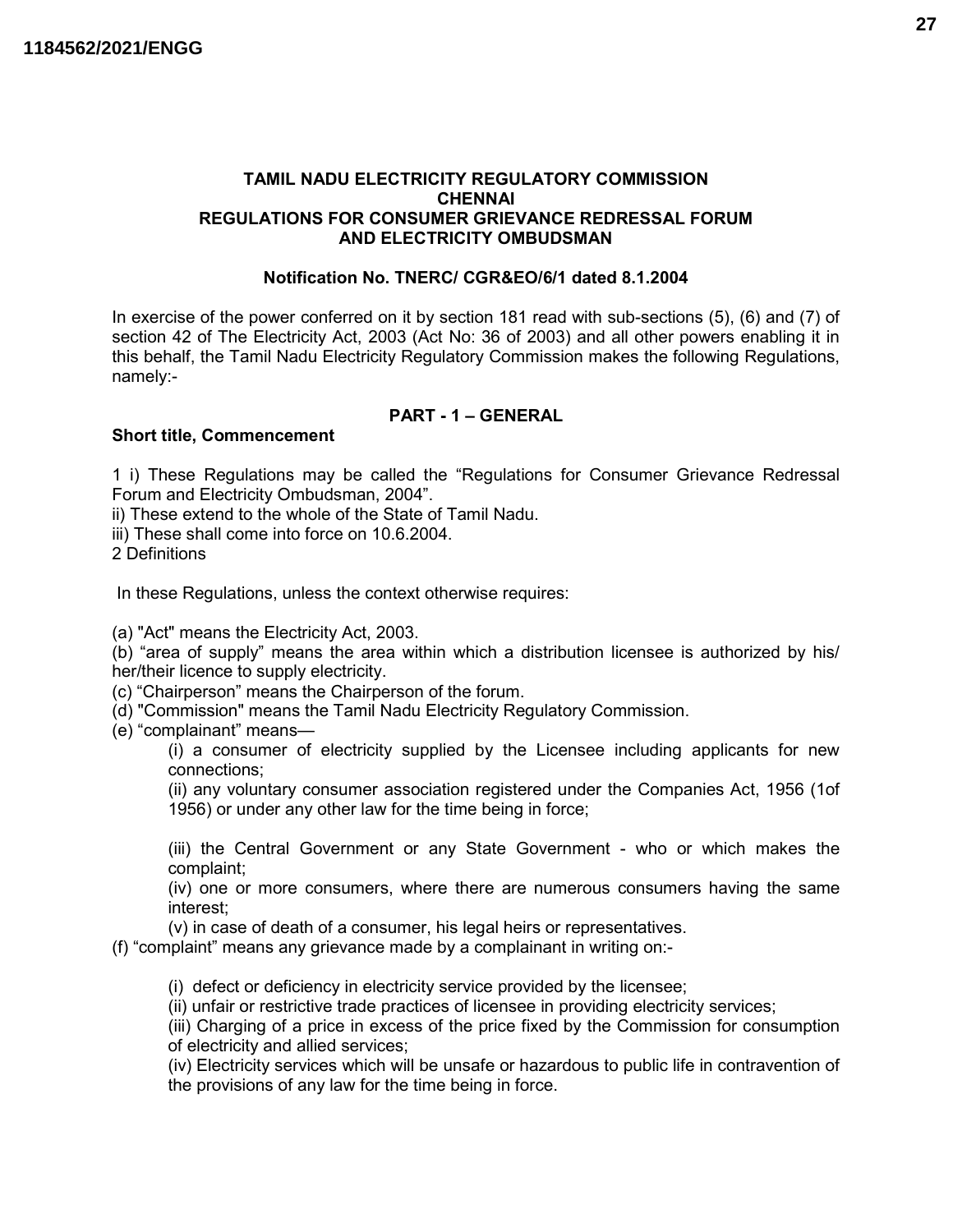(g) "consumer" means any person who is supplied with electricity for his own use by a licensee or the Government or by any other person engaged in the business of supplying electricity to the public under this Act or any other law for the time being in force and includes any person whose premises are for the time being connected for the purpose of receiving electricity with the works of a licensee, the Government or such other person as the case may be.

(h) "defect" means any fault, imperfection or shortcoming in the quality, quantity, purity or standard of service, equipment or material which is required to be maintained by or under any law for the time being in force or under any contract, express or implied, or as is claimed by the distribution licensee in any manner whatsoever in relation to electricity service.

(i) "deficiency" means any fault, imperfection, shortcoming or inadequacy in the quality, nature and manner of supply which is required to be maintained by or under any law for the time being in force or has been undertaken to be performed by distribution licensee in pursuance of a contract agreement or otherwise in relation to electricity service or performance standard, violations of Electricity Supply Code, contraventions of Act, Rules or Regulations made thereunder with regard to consumer interest.

(j) "distribution system" means the system of wires and associated facilities between the delivery points on the transmission lines or the generating station connection and the point of connection to the installation of the consumers.

(k) "Electricity Ombudsman" means an authority to be appointed or designated by the Commission, under sub-clause (6) of Section 42 of the Act, with whom a representation may be made in accordance with sub-clause 17 (1) of these Regulations.

(l) In particular and without prejudice to the generality of the term the "electricity service" means electricity supply, metering, billing, maintenance of electrical energy,

(m) "Forum" means 'forum for redressal of grievances of consumers' to be constituted by each distribution licensee in accordance with these Regulations.

(n) "Licensee" means a person who has been granted a licence under section 14 of the Act. (o) Words and expressions used and not defined in these Regulations but defined in the Act, or the Consumer Protection Act, 1986 (68 of 1986) shall have the meanings respectively assigned to them in these Acts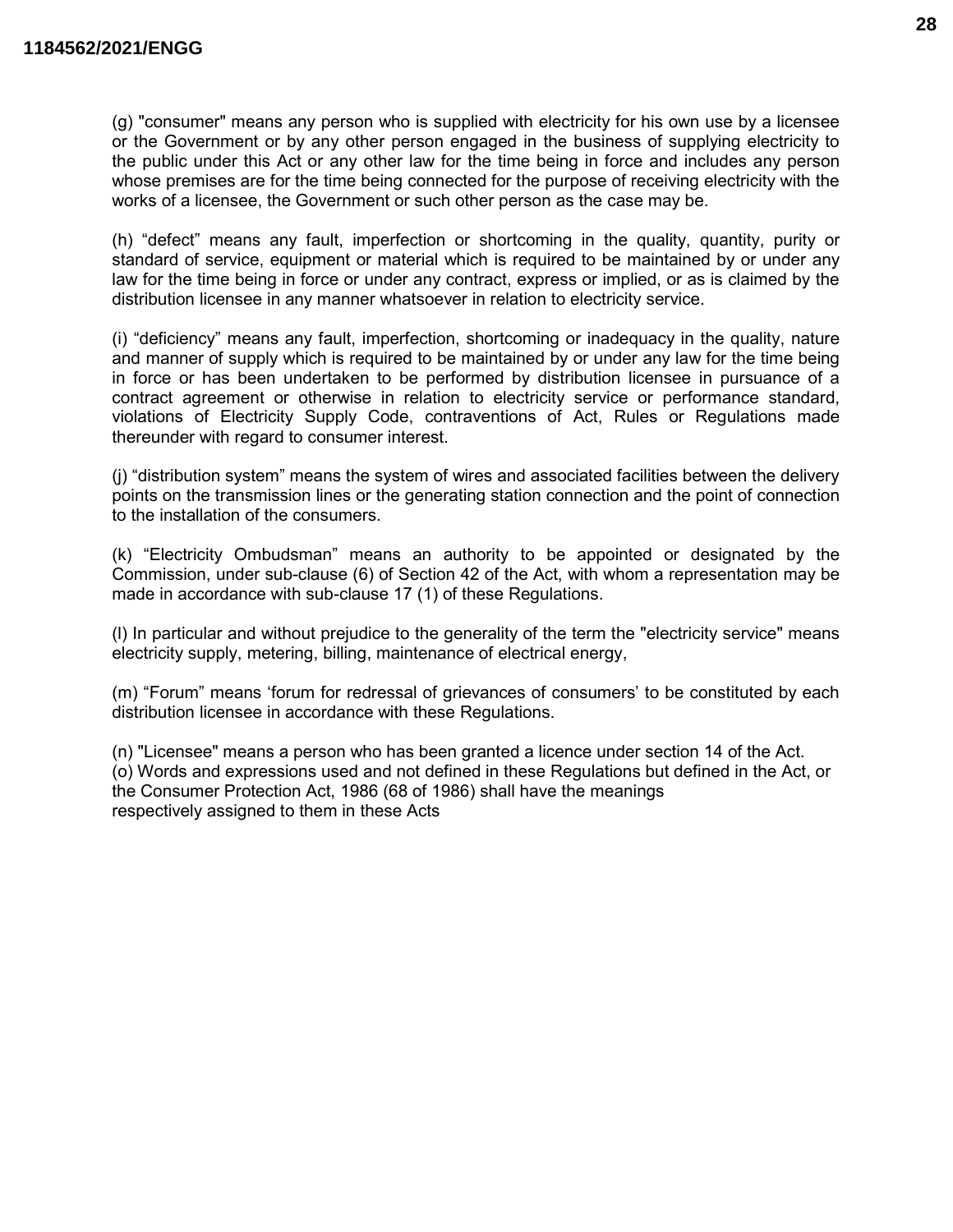#### PART-II CONSUMER GRIEVANCE REDRESSAL FORUM

#### Constitution of forum(s) for redressal of consumer grievances

3 (1) Every distribution licensee shall establish a forum or forums for redressal of grievances of the consumers in accordance with these Regulations.

(2) A licensee may establish more than one forum so as to ensure that any consumer in the area of supply of the licensee shall not have to travel more than 100 Kilo metres to submit his complaint with the forum for redressal. The concentration of the consumers in a particular area and the number of complaints expected to be received and the constraints of the forum in disposing of the complaint within the stipulated time frame may also be taken into account to determine the places and the number of forums to be established.

(3) The head office of the forum shall be at such place(s) as each distribution licensee may specify in accordance with the sub-clause 3 (2)

(4) The forum shall consist of three members to be appointed by the distribution licensee with the following composition.

(a) Chairperson of the forum shall be a full time officer of the licensee not lower in rank than the rank of Superintending Engineer.

(b) One member shall be a person with 15 to 20 years experience in financial / legal profession and shall be nominated by the District Collector of the district where the forum is head quartered.

 $\Gamma$ [(c) Another member shall be from a registered Society of NGO or a consumer organization or a consumer activist and shall be nominated by the Commission.]

 (5) Every member of the forum except the Chairperson shall hold office for a term of three years and shall not be eligible for reappointment as such. Provided that no member shall hold office as such after he has attained the age of sixty two years. The person occupying the designated post of the Distribution Licensee to act as Chairperson shall be deemed to be the Chairperson of the forum

(6) The quorum of the forum shall be two among the three members, which includes the Chairperson. The post of the Members shall not be kept vacant for more than two months.

<sup>1</sup>Substituted as per Commission's Notification No.TNERC/CGRF&EO/6-7,dated,2-11-2013(w.e.f.25-12-2013) which before substitution stood as under:

c) Another member shall be from a registered society of NGO or a consumer organization or a consumer activist and shall be nominated by the District Collector of the district where the forum is head quartered.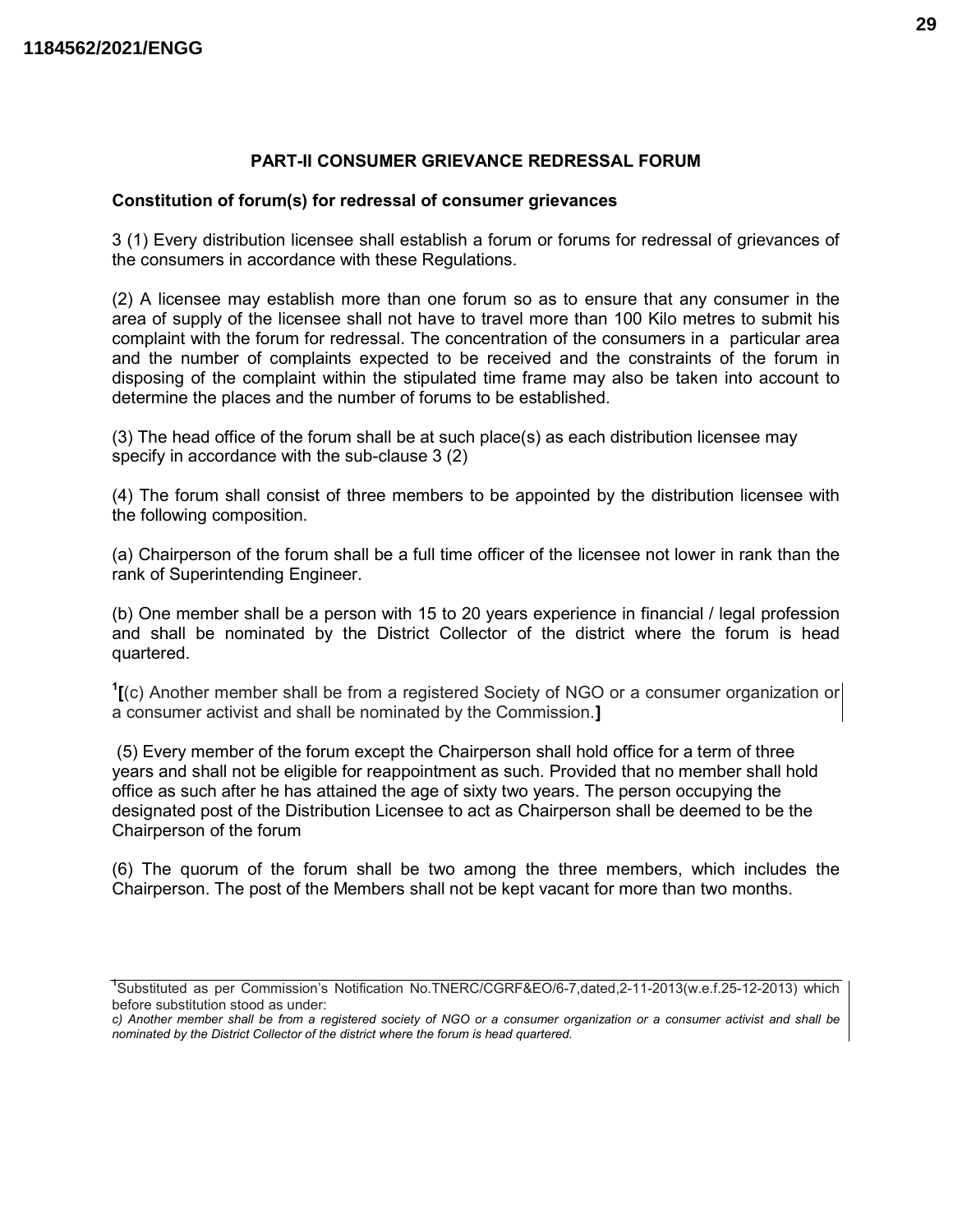(7) The honorarium for each sitting shall be decided by the Licensee subject to approval by the Commission and TA / DA and other allowances payable to the members shall be as applicable to Class I officers of the State Government. <sup>1</sup> [The Chairperson shall make use of his office space, secretarial staff and other facilities for efficient functioning of Forum. The members by virtue of their office shall not be entitled to claim any separate accommodation in the office premises of Chairperson or any separate secretarial staff and other facilities. The members of the forum may avail of the office premises of the Chairperson and the secretarial staff, only for the limited purpose of attending the sittings of the Forum on the days on which they are scheduled to be held and dictating the decisions of the forum to the secretarial staff appointed for the above purpose without causing any inconvenience or prejudice to the normal use of office premises and secretarial staff for discharging their normal functions.]

(8) Not withstanding anything contained in sub-clause 3(5), a Member (other than the Chairperson) may relinquish his office by giving in writing to the Licensee a notice of not less than two months

(9) Not withstanding anything contained in sub-clause 3(5), where the Commission is satisfied that in the public interest or for the reason of incapacity of any Member, it is necessary so to do, it may for reasons to be recorded in writing remove any Member from his office.

c) Another member shall be from a registered society of NGO or a consumer organization or a consumer activist and shall be nominated by the District Collector of the district where the forum is head quartered.

<sup>1</sup>Substituted as per Commission's Notification No.TNERC/CGRF&EO/6-1,dated,3-10-2005(w.e.f.07-12-2005) which before substitution stood as under:

The office space, secretarial support and other facilities required by members for efficient functioning of forum shall be provided by the distribution licensee.

<sup>&</sup>lt;sup>2</sup>Substituted as per Commission's Notification No.TNERC/CGRF&EO/6-7,dated,2-11-2013(w.e.f.25-12-2013) which before substitution stood as under: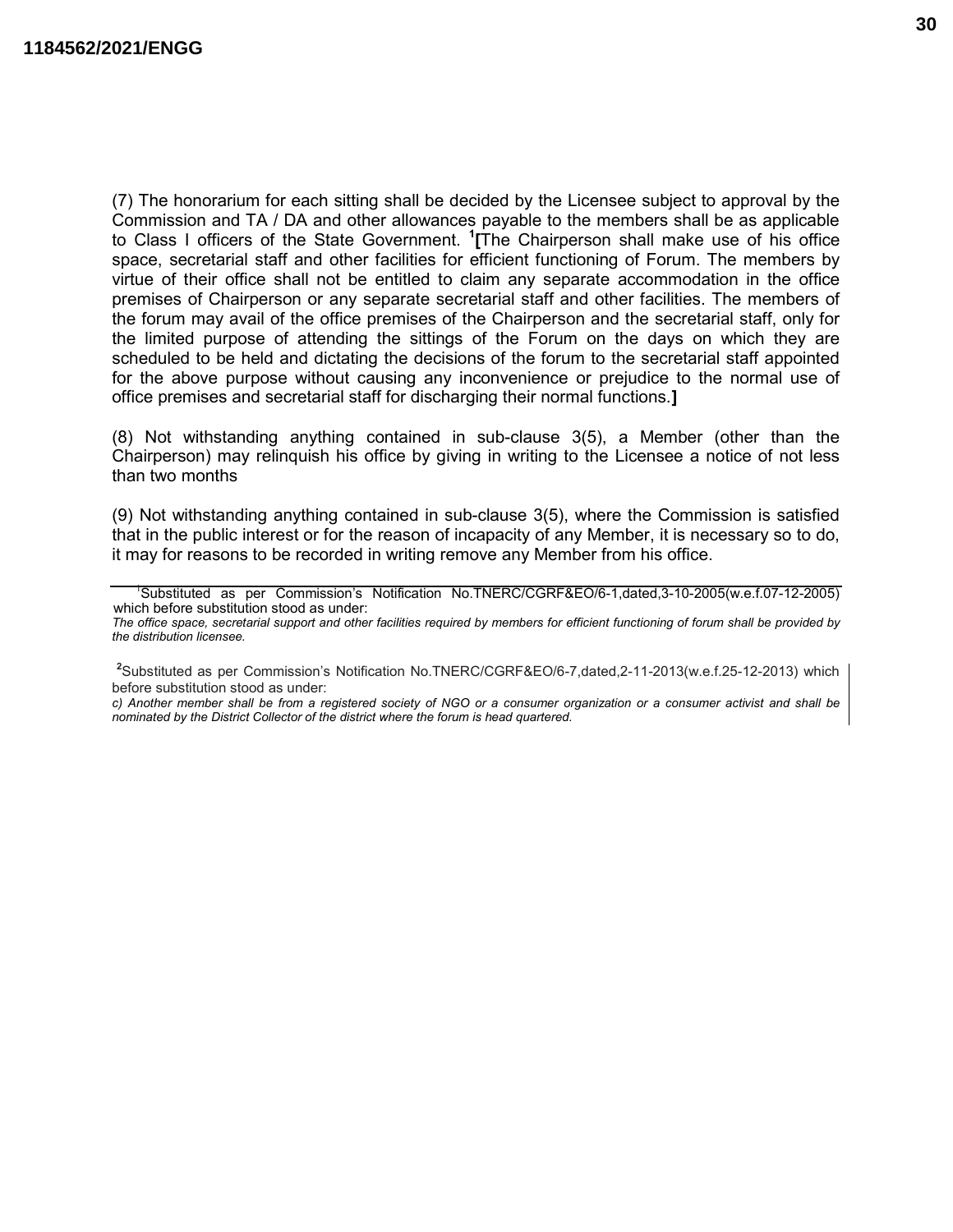#### Jurisdiction of the forum

4 Subject to the other provisions of these Regulations, the forum shall have jurisdiction to entertain the complaints within the jurisdiction of the distribution licensee. If there is more than one forum in the same Licensee's area, then the area of jurisdiction may be decided by the Licensee in accordance with sub-clause 3 (2).

#### Kind of grievances that can be taken up by the forum

5 The forum shall take up any kind of grievances/complaints as defined in clause 2 (f) of these Regulations. However, the consumer's grievances concerned with

(i) unauthorized use of electricity as detailed u/s 126 and

(ii) offences and penalties as detailed u/s 135 to 141 of the Electricity Act 2003 are excluded from the purview of this forum.

#### Grievance filing procedure

6 (1) The Licensee shall notify details such as the address, telephone numbers and email address of the Forum often in the media. The Licensee shall make available copies of the procedure for lodging complaints to the Complainants at free of cost. The applications/bills/receipts issued by the Licensee to the consumers shall contain the address of the concerned Consumer Grievance Redressal Forum and the statement 'Complainants whose grievance is not redressed by the official of the Licensee may approach the Consumer Grievance Redressal Forum' shall also be printed on it.

(2) Every grievance to the forum must be submitted in writing to the Chairperson of the forum in the complaint format given in Annexure-I. The complaint can also be lodged through email to the respective forum's email ID (which will be published by them widely). Such mode of complaint can be in text format with the required information and address of the complainant.

#### Grievance handling procedure for the forum

7 (1) On receipt of the grievance from any complainant, the chairperson shall make endorsement on the grievance subscribing his dated initial. Grievances received shall be registered and serially numbered for each year.

 $I(2)$  Within five working days of receipt of a consumer grievance, the forum shall send an acknowledgement to the complainant. If the grievance/petition is anonymous, the same shall be rejected on receipt and placed before the forum in the next available opportunity for recording the same.]

<sup>1</sup> [Substituted as per Commission's Notification No.TNERC/CGRF&EO/6-10,dated,8-9-2014(w.e.f.22-10-2014) which before substitution stood as under:

<sup>(2)</sup> Within seven working days of receipt of a consumer grievance, the forum shall send an acknowledgement to the complainant. If the grievance / petition is anonymous, the same shall be rejected on receipt and placed before the forum in the next available opportunity for recording the same.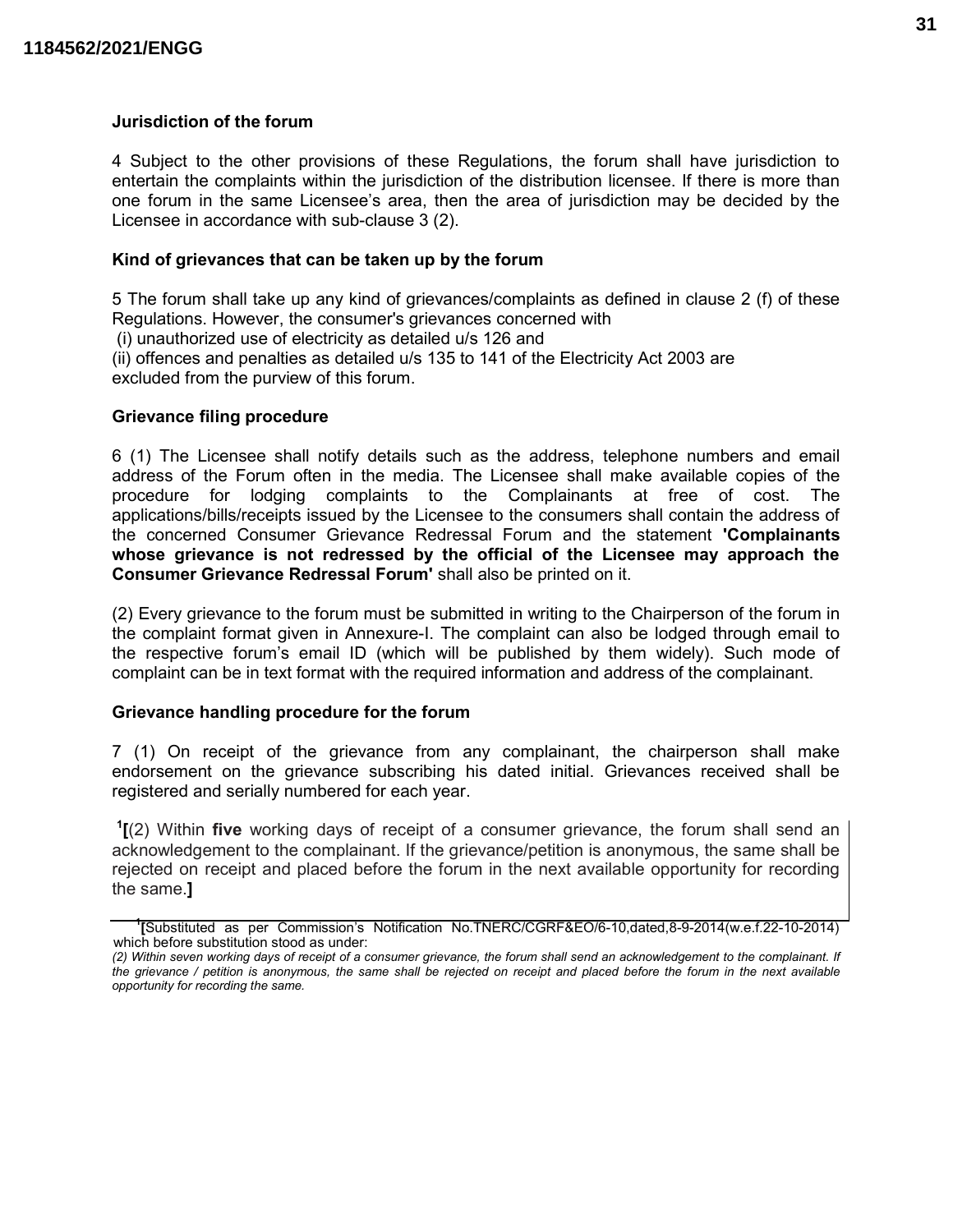(3) On receipt of a complaint and following the procedure mentioned under sub-clause 7.1, the forum may, by order allow the complaint to be proceeded with or reject. Provided that the complainant shall be informed in writing if the complaint is rejected. Provided further that the admissibility of the complaint shall ordinarily be decided within 10 working days from the date on which the complaint was received. Where a complaint is allowed to be proceeded, the forum may proceed with the complaint in the manner provided under these Regulations.

(4) A copy of the admitted complaint shall be forwarded simultaneously to the nodal officer of the concerned licensee for redressal or to file objection in writing if the licensee is not agreeable to the request of the complainant.

 $1(5)$  The licensee shall furnish the para-wise remarks on the grievance to the forum and the complainant within 10 days of receipt of the letter from the forum, failing which the forum shall proceed on the basis of the material record available. The complainant can represent himself or through a representative of his choice. Where the complainant or his representative fails to appear on the date of hearing before the forum, the forum may decide it on merits.]

(6) The forum shall be entitled to call for any record of the licensee and also from the complainant in respect of the grievance received by the forum for examination and disposal of the grievances.

 $2<sub>[7]</sub>$  On receipt of the remarks from the licensee or otherwise, the forum shall initiate enquiry in regard to the complaint after serving a notice of the said enquiry on the complainant and the licensee concerned, mentioning "date, time and venue" of the enquiry by registered/speed post/special messenger and complete the said enquiry expeditiously and pass appropriate order on the complaint within a maximum period of fifty days from the date of receipt of complaint by the forum.]

<sup>&</sup>lt;sup>1</sup>[Substituted as per Commission's Notification No.TNERC/CGRF&EO/6-10,dated,8-9-2014(w.e.f.22-10-2014) which before substitution stood as under:

<sup>(5)</sup> The licensee shall furnish the para-wise comments on the grievance within 15 days of receipt of the letter from the forum, failing which the forum shall proceed on the basis of the material record available. The complainant can represent himself or through a representative of his choice. Where the complainant or his representative fails to appear on the date of hearing before the forum, the forum may either dismiss the complaint for default or decide it on merits.

<sup>2</sup> [Substituted as per Commission's Notification No.TNERC/CGRF&EO/6-10,dated,8-9-2014(w.e.f.22-10-2014) which before substitution stood as under:

<sup>(7)</sup> On receipt of the comments from the licensee or otherwise, the forum shall complete enquiry as expeditiously as possible and every endeavour shall be made to pass appropriate order on the complaint within a maximum period of 2 months from the date of receipt of complaint by the forum.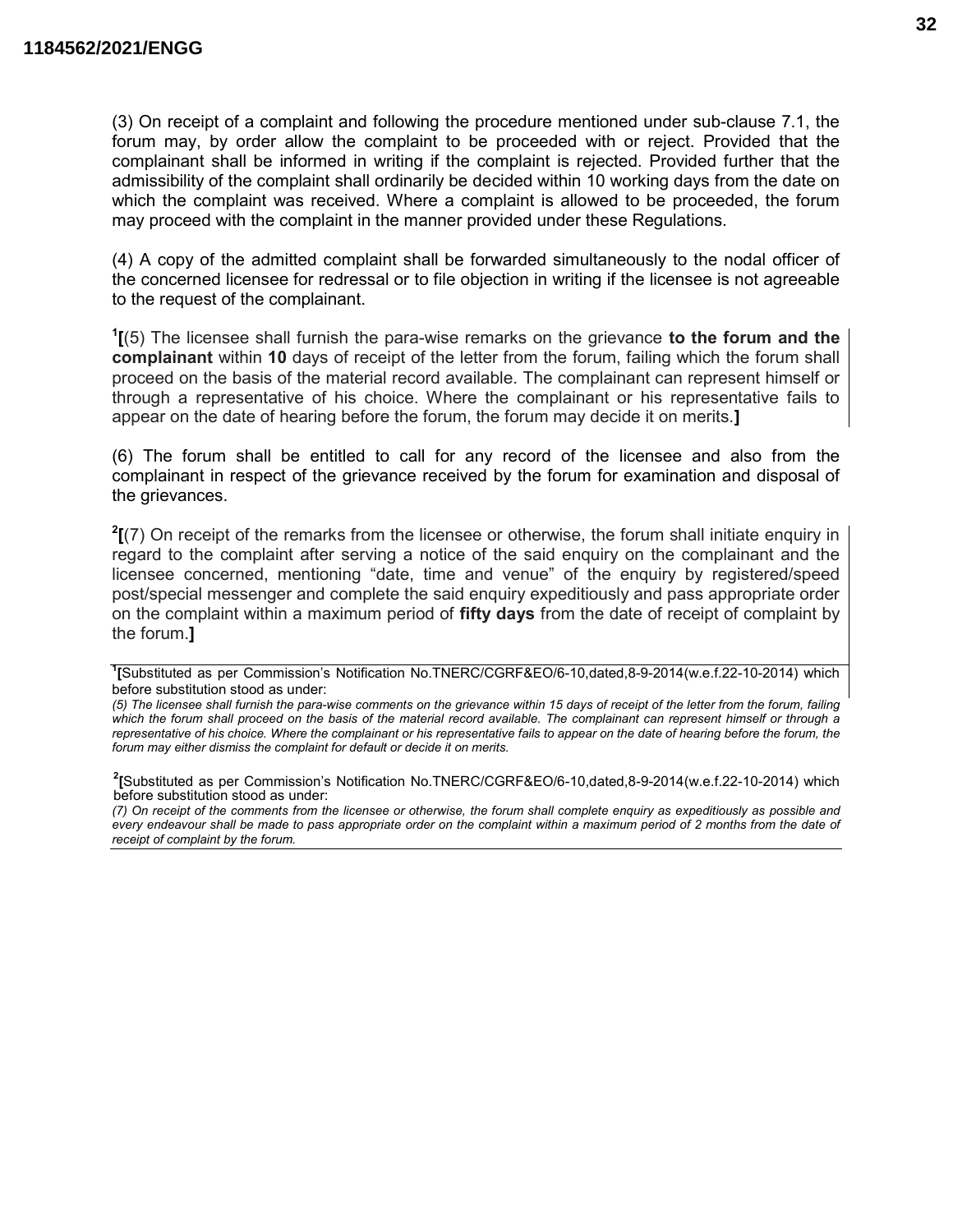(8) All decisions shall be taken by a majority of votes by the members present and in the event of the equality of the votes, the facts may be recorded and referred to the Electricity Ombudsman for final orders. All the members present shall sign every order passed by the forum. <sup>1</sup> [The decisions of the forum shall be strictly in accordance with the provisions of the Act, the rules and regulations made there under and in particular the Tamil Nadu Electricity Supply Code and the Tamil Nadu Electricity Distribution Code and the directions of the Commission and it is not open to the Members and the Chairperson of the Forum to deviate either expressly or impliedly from the provisions of the Act or the rules or regulations made there under or the Tamil Nadu Electricity Supply Code or the Tamil Nadu Electricity Distribution Code or the directions of the Commission while taking the decisions by the forum]

(9) The proceedings and decisions of the forum along with timeframe for compliance shall be recorded and communicated to the complainant and licensee for compliance.

(10) The licensee shall implement the decisions of the forum within the timeframe specified in the order and report compliance to the forum within 5 days of the implementation of the order.

(11) In respect of grievances on non implementation of standards of performance of licensee on consumer service specified by the Commission under section 57(1) of the Electricity Act 2003, if the forum finds that there was default of the licensee, it shall only hold that the consumer is entitled to the compensation and shall state that, the consumer if agreed, can accept the compensation prescribed by the Commission in the relevant Regulations.

 $2$ [(12) The Chairman of the forum may pass such interim orders on the request of the complainant as he may consider appropriate in the interest of the complainant after hearing both sides subject to issue of final order by the Forum:

Provided that in case of dispute in regard to payment of current consumption charges the interim relief shall not be granted unless the complainant deposits with the designated authority/office of the licensee the amount as specified in clause (a) or (b) under the proviso to sub-section (1) of Section 56 of the Act.

(13) Once a petition for interim relief is filed with the Consumer Grievance Redressal Forum, the electricity supply to the consumer shall not be disconnected except in accordance with the provisions of the Act, regulations and orders.

(14) The application seeking interim relief shall be registered within three working days from the date of receipt of complaint.

(15) The Interim orders shall be passed within ten days from the date of receipt of the complaint.]

<sup>1</sup> [Inserted as per Commission's Notification No.TNERC/CGRF&EO/6-1,dated,3-10-2005(w.e.f.7-12-2005)

<sup>2</sup> [Inserted as per Commission's Notification No.TNERC/CGRF&EO/6-10,dated,8-9-2014(w.e.f.22-10-2014)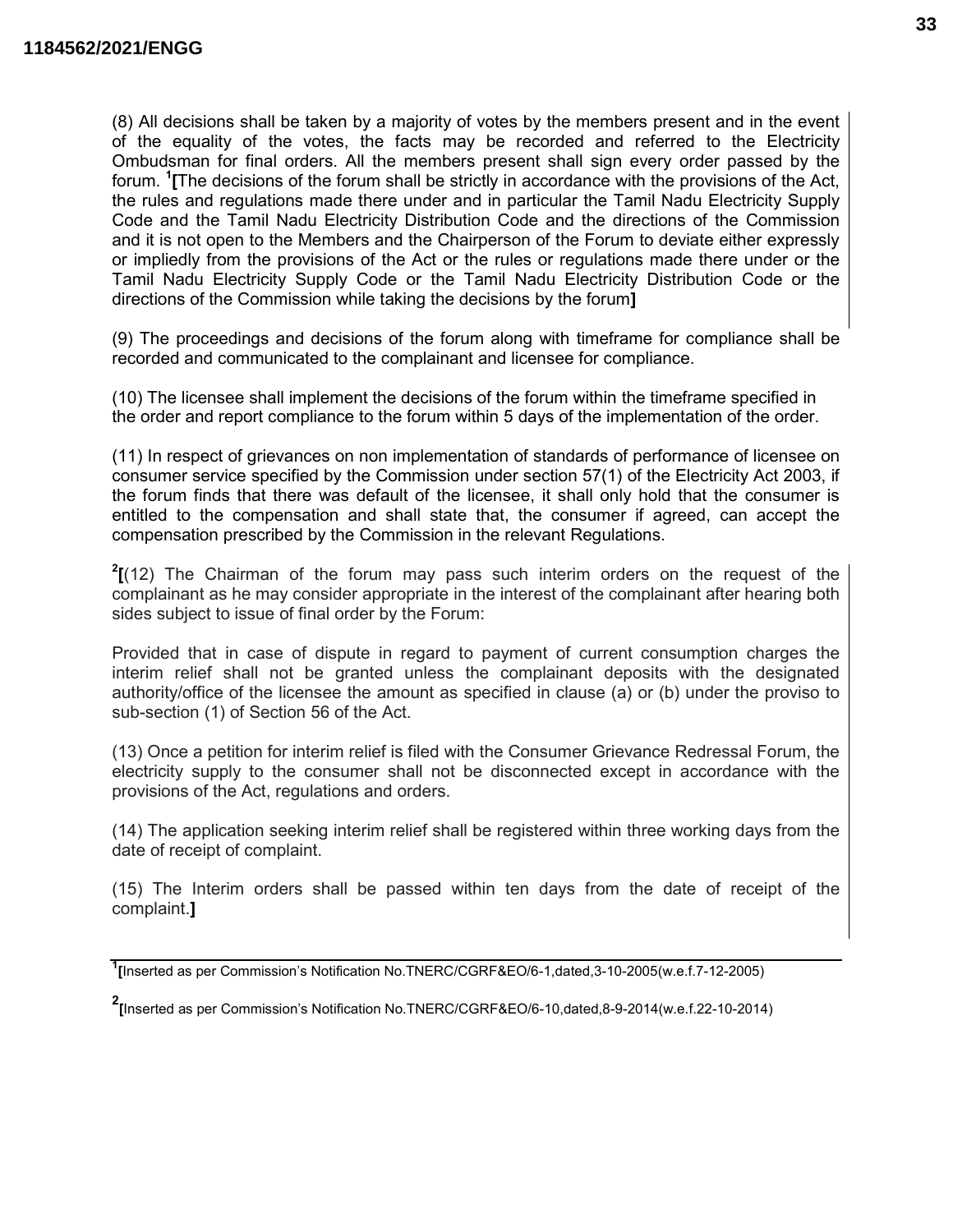#### Appeal

<sup>1</sup>[8 Any consumer aggrieved by an order made by the forum may prefer an appeal against such order to the Electricity Ombudsman within a period of 30 days from the date of the order, in the form as prescribed in Annexure III]

Provided that the Electricity Ombudsman may entertain an appeal after the expiry of the said period of 30 days if the Electricity Ombudsman is satisfied that there was sufficient cause for not filing it within that period.

Provided further that the Electricity Ombudsman shall entertain no appeal by any party, who is required to pay any amount in terms of an order of the forum, unless the appellant has deposited in the prescribed manner, twenty five percent of the amount as ordered by the forum.

#### Monitoring Report

9 The forum shall submit a report to the Commission on the category-wise number of complaints received, redressed and pending for every quarter of calendar year in the Format given in Annexure-II.

<sup>1</sup>[Substituted as per Commission's Notification No.TNERC/CGRF&EO/6-6,dated,22-3-2013(w.e.f.1-05-2013) which before substitution stood as under:

8.Any person aggrieved by an order made by the forum may prefer an appeal against such order to the Electricity Ombudsman within a period of 30 days from the date of the order, in the form as prescribed by the Commission.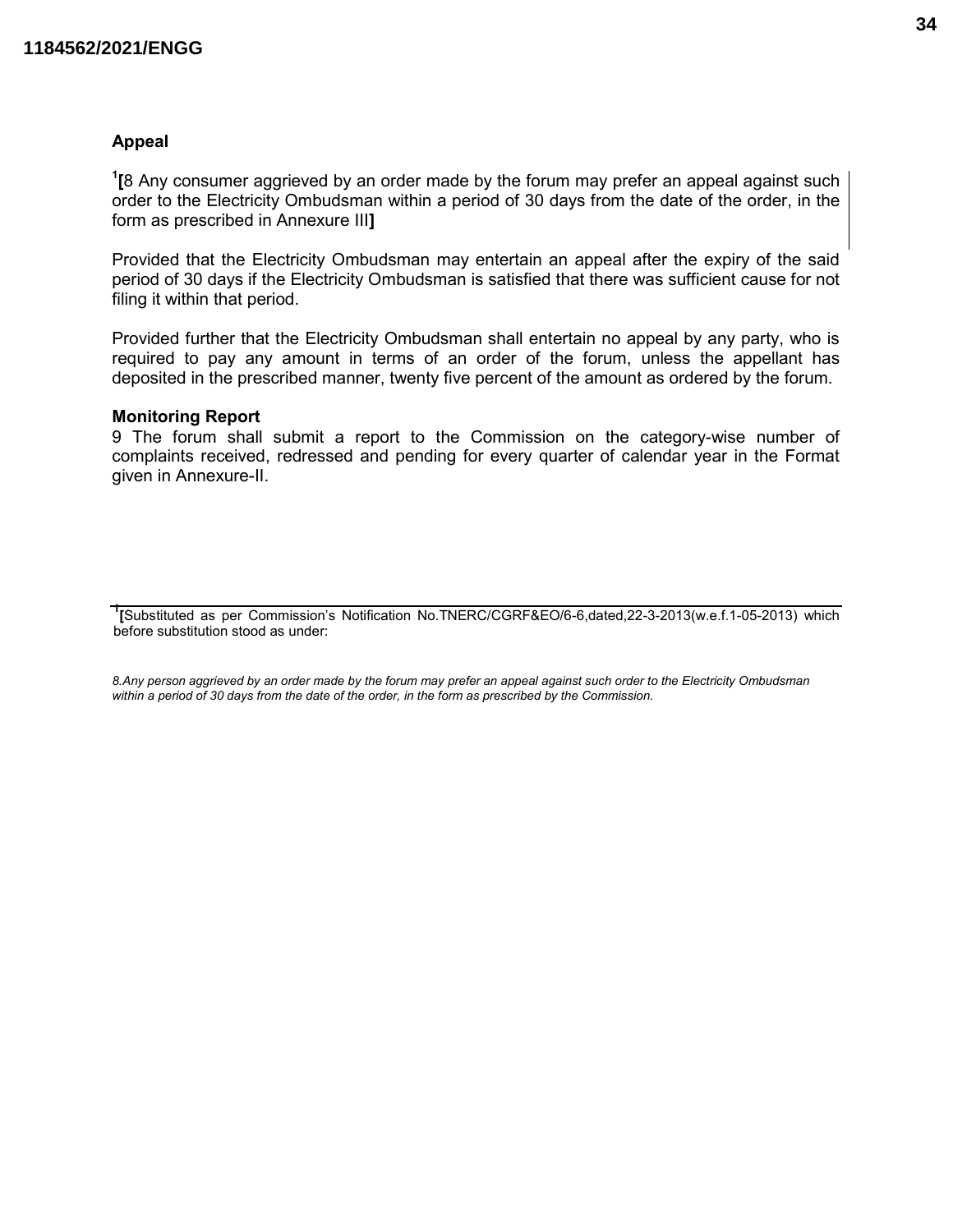#### PART - III ELECTRICITY OMBUDSMAN

#### Appointment and tenure

10 (1) The Tamil Nadu Electricity Regulatory Commission will designate / appoint one or more persons to be known as Electricity Ombudsman to carry out the functions entrusted to him by these Regulations.

 $1$ [(2)The minimum age of the person to be considered for appointment as Electricity Ombudsman shall be 50 years.]

(3) The appointment of Electricity Ombudsman under this clause may be made for a period not exceeding three years. Provided that the tenure of an Electricity Ombudsman, may be extended by the Commission for further period not exceeding three years subject to an overall age limit of 65 years.

(4) The Electricity Ombudsman appointed under sub-clause 10(1) shall devote his whole time to the affairs of his office.

(5) Where the Commission is satisfied that in the public interest or for the reason of incapacity of the Electricity Ombudsman, it is necessary so to do, it may for reasons to be recorded in writing and by giving him three months' notice or by paying three months' consolidated emoluments in lieu of the notice period, remove any Electricity Ombudsman from his office.

#### Territorial jurisdiction

11 The territorial limits of Electricity Ombudsman extend to the whole of the State of Tamil Nadu. If the Commission appoints more than one Ombudsman, the Commission shall specify the territorial limits.

#### Location of Office and temporary headquarters

12 The office(s) of the Electricity Ombudsman(s) will be located at such place(s) as may be specified by the Commission. In order to expedite disposal of complaints, the Electricity Ombudsman may hold sittings at such places within his area of jurisdiction as may be considered necessary and proper by him in respect of a complaint or reference, as the case may be, before him.

(2) The minimum age of the person to be considered for appointment as Electricity Ombudsman shall be 58 years.

<sup>&</sup>lt;sup>1</sup>[Substituted as per Commission's Notification No. TNERC/CGRF&EO/6-5,dated,23-11-2011(w.e.f.14-12-2011) which before substitution stood as under: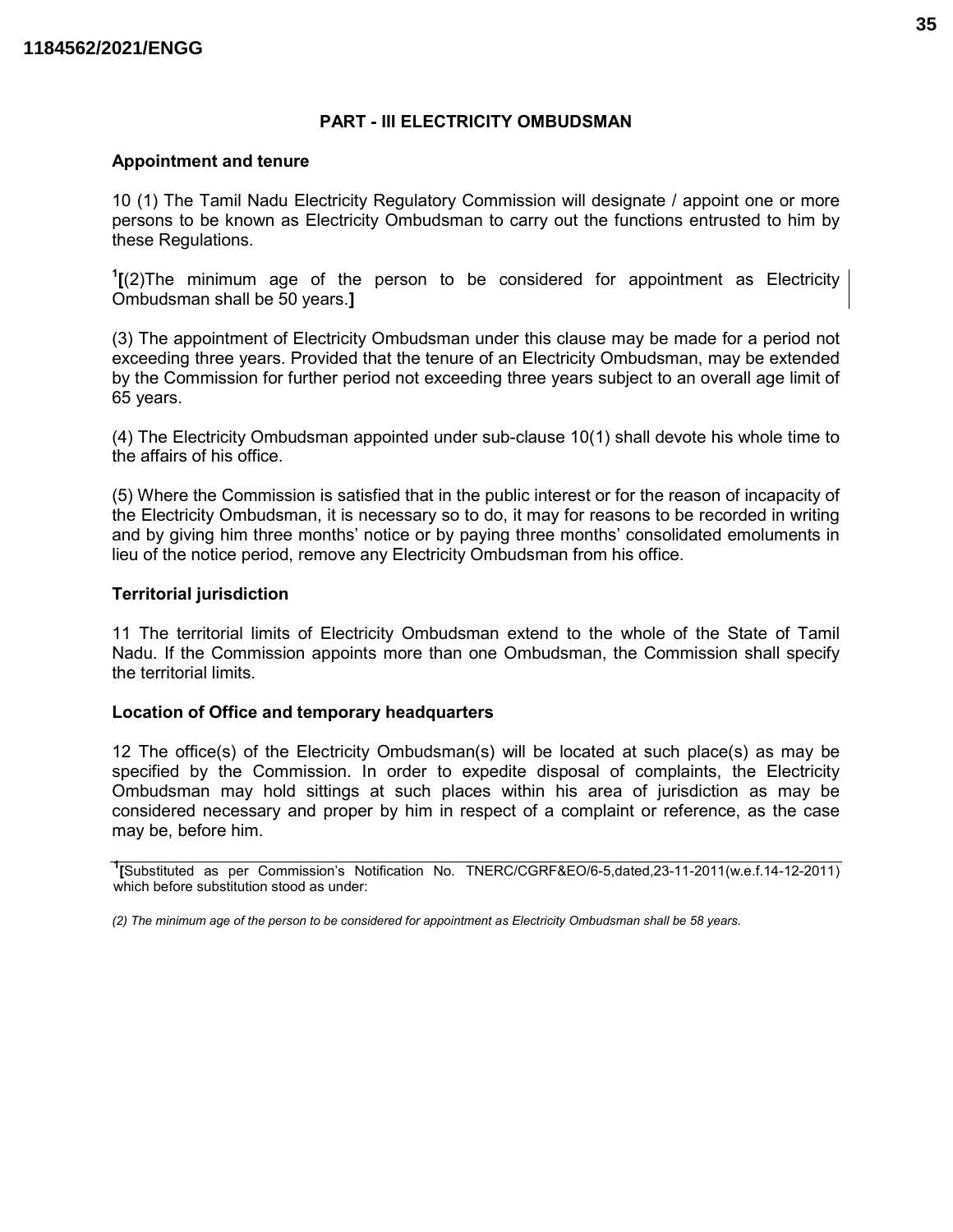#### Qualification

<sup>1</sup>[13. The Electricity Ombudsman appointed / designated should be a person with ability, integrity, enjoying high reputation and should have qualification in electrical engineering with experience in electricity sector. Experience in various wings of distribution utility and knowledge of law would be an additional qualification.]

#### Remuneration

 $2$ [14 The salary and other perquisites payable to Electricity Ombudsman will be determined by the Commission from time to time and shall be borne by the Commission along with the regular establishment cost of the Commission.]

#### **Secretariat**

 ${}^{3}$ [15. The Electricity Ombudsman shall be provided with a secretariat. The cost of the secretariat shall be borne by the Commission along with the regular establishment cost of the Commission.]

#### Powers and duties of Electricity Ombudsman

16 The Electricity Ombudsman shall have the following powers and duties.

 (a) To receive the appeal petitions against the order of the consumer grievance redressal forum and consider such complaints and facilitate their satisfaction or settlement by agreement, through conciliation and mediation between a licensee and the aggrieved parties or by passing an award in accordance with the Act and Rules or Regulations made there under.

(b) The Electricity Ombudsman shall exercise general powers of superintendence and control over his office and shall be responsible for the conduct of business thereat.

1 [Substituted as per Commission's Notification No.TNERC/CGRF&EO/6-5,dated,23-11-2011(w.e.f.14-12-2011) which before substitution stood as under:

13 The Electricity Ombudsman appointed / designated should be a person with ability, integrity, conversant with the working of electricity sector and enjoying high reputation.

2 [Substituted as per Commission's Notification No.TNERC/CGRF&EO/6-11,dated,29-11-2016(w.e.f.14-12-2016) which before substitution stood as under:

14.The honorarium/ Salary and other perquisites payable to Electricity Ombudsman will be determined by the Commission from time to time and shall be borne by the Distribution licensees in such proportion and in such manner as may be determined by the **Commission** 

3 [Substituted as per Commission's Notification No.TNERC/CGRF&EO/6-11,dated,29-11-2016(w.e.f.14-12-2016) which before substitution stood as under:

15 The Electricity Ombudsman shall be provided with a secretariat. The staff pattern and salary etc., shall be approved by the Commission The cost of the secretariat will be shared by distribution licensees in such proportion as may be determined by the **Commission** 

(c) The Electricity Ombudsman shall have the powers to incur expenditure on behalf of the office. In order to exercise such power, the Electricity Ombudsman will draw up an annual budget for his office in consultation with Commission and shall exercise the powers of expenditure within the approved budget. The Commission will indicate the share of expenditure to be borne by the distribution licensees.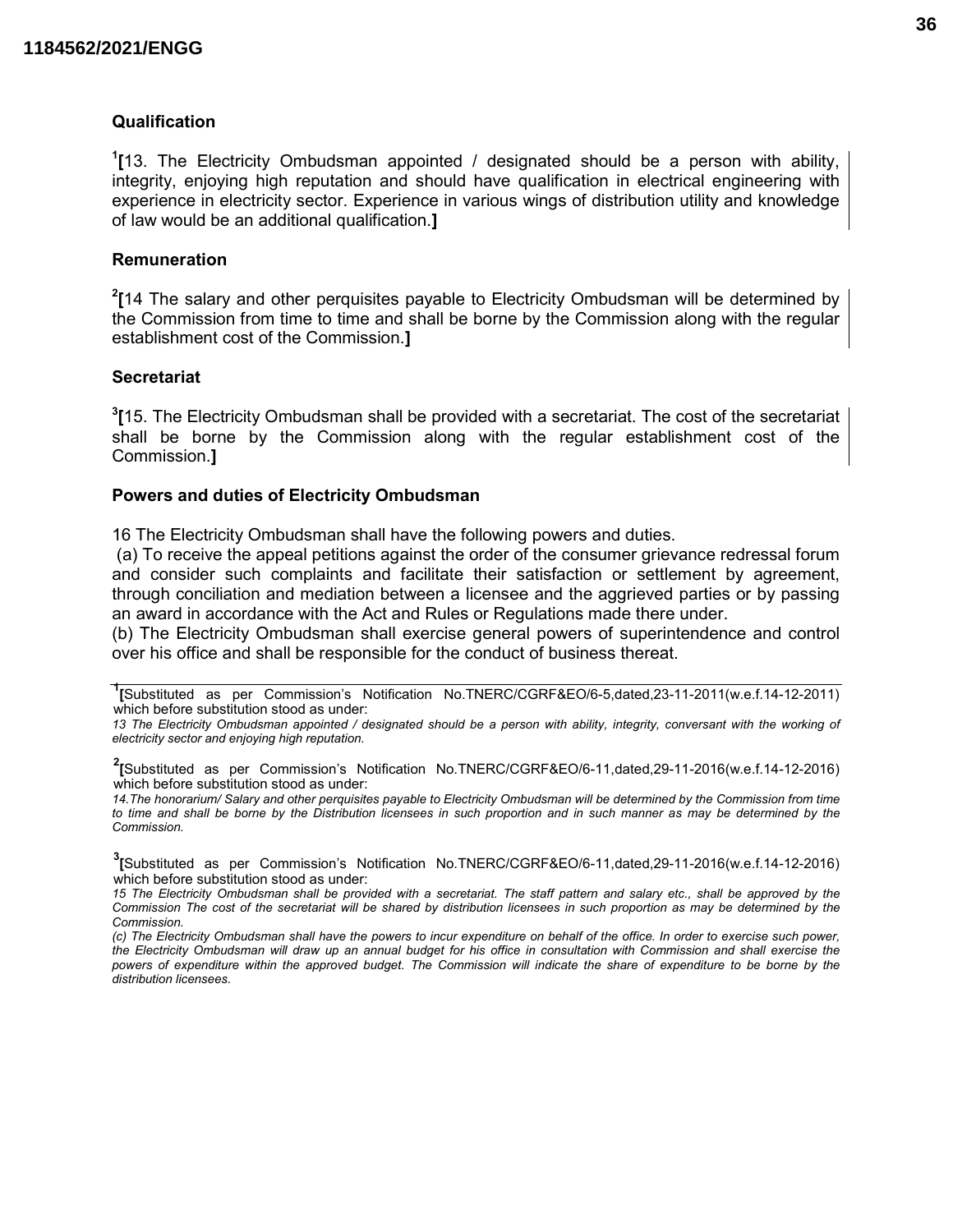#### Procedure for filing a complaint

 $1$ [17(1) Any consumer, who is aggrieved on the order on the grievance or non-redressal of his grievances by Forum constituted under section 42(5) of the Electricity Act 2003 (Central Act 36 of 2003) by licensees relating to providing of electricity supply, may himself or through his representative make a complaint to the Electricity Ombudsman in the form as in Annexure III. Complaints of common nature (which may be considered applicable to more than one Forum) can be directly brought upto Electricity Ombudsman by any of the consumer or by a State level Consumer Association in the form as prescribed in Annexure III.

(2) The complaint shall be in writing duly signed by the complainant or his authorised representative in the form as prescribed in Annexure III.

Note : The Licensees shall ensure that the address of the Electricity Ombudsman to whom the appeals could be made by the consumers against the order of the Forum are displayed in their premises. The Licensees shall also ensure that copies of these Regulations are made available to the consumers on payment of a cost, which shall not be more than the cost of printing or reproduction.]

(4) No complaint to the Electricity Ombudsman shall lie unless:

 $2$ [(a) The complainant had before making a complaint to the Electricity Ombudsman made a written representation to the forum of the licensee named in the complaint and either the forum had rejected the complaint or the complainant had not received any reply within a period of Fifty days from date of filing of the grievance or the complainant is not satisfied with the reply given to him by the forum:

Provided that this shall not be applicable to the complaints of common nature described under sub-regulation(l).]

<sup>1</sup>Substituted as per Commission's Notification No.TNERC/CGRF&EO/6-6,dated,22-3-2013(w.e.f.1-05-2013) which before substitution stood as under:

<sup>17 (1)</sup> Any consumer, who is aggrieved on the order on the grievance or non- redressal of his grievances by forum constituted under section 42 (5) of the Electricity Act 2003 by licensees relating to providing of electricity supply, may himself or through his representative make a complaint to the Electricity Ombudsman. Complaints of common nature (which may be considered applicable to more than one forum) can be directly brought upto Electricity Ombudsman by a State level Consumer Association.

<sup>(2)</sup> The complaint shall be in writing duly signed by the complainant or his authorized representative and shall state clearly the name of the individual or the organization, postal address, telephone number and email address (if any) of the complainant.

<sup>(3)</sup> The complaint shall also contain the number of the service connection, category of the service, address of the location of the service connection, name of the local licensees' office and address against which the complaint is made, the facts giving rise to the complaint supported by documents if any and the relief sought from the Electricity Ombudsman.

Note:- The Licensees shall ensure that the address of the Electricity Ombudsman to whom the appeals could be made by the consumers against the order of the forum are displayed in their premises. The Licensee shall ensure that copies of these Regulations are made available to the consumers on payment of a cost, which shall not be more than the cost of printing or reproduction.  $\overline{a}$ 

<sup>2</sup> [Substituted as per Commission's Notification No.TNERC/CGRF&EO/6-10,dated,8-9-2014(w.e.f.22-10-2014) which before substitution stood as under:

<sup>(</sup>a) The complainant had before making a complaint to the Electricity Ombudsman made a written representation to the forum of the licensee named in the complaint and either the forum had rejected the complaint or the complainant had not received any reply within a period of two months from date of filing of the grievance or the complainant is not satisfied with the reply given to him by the forum. This shall however not be applicable to the complaints of common nature described under clause 17 (1).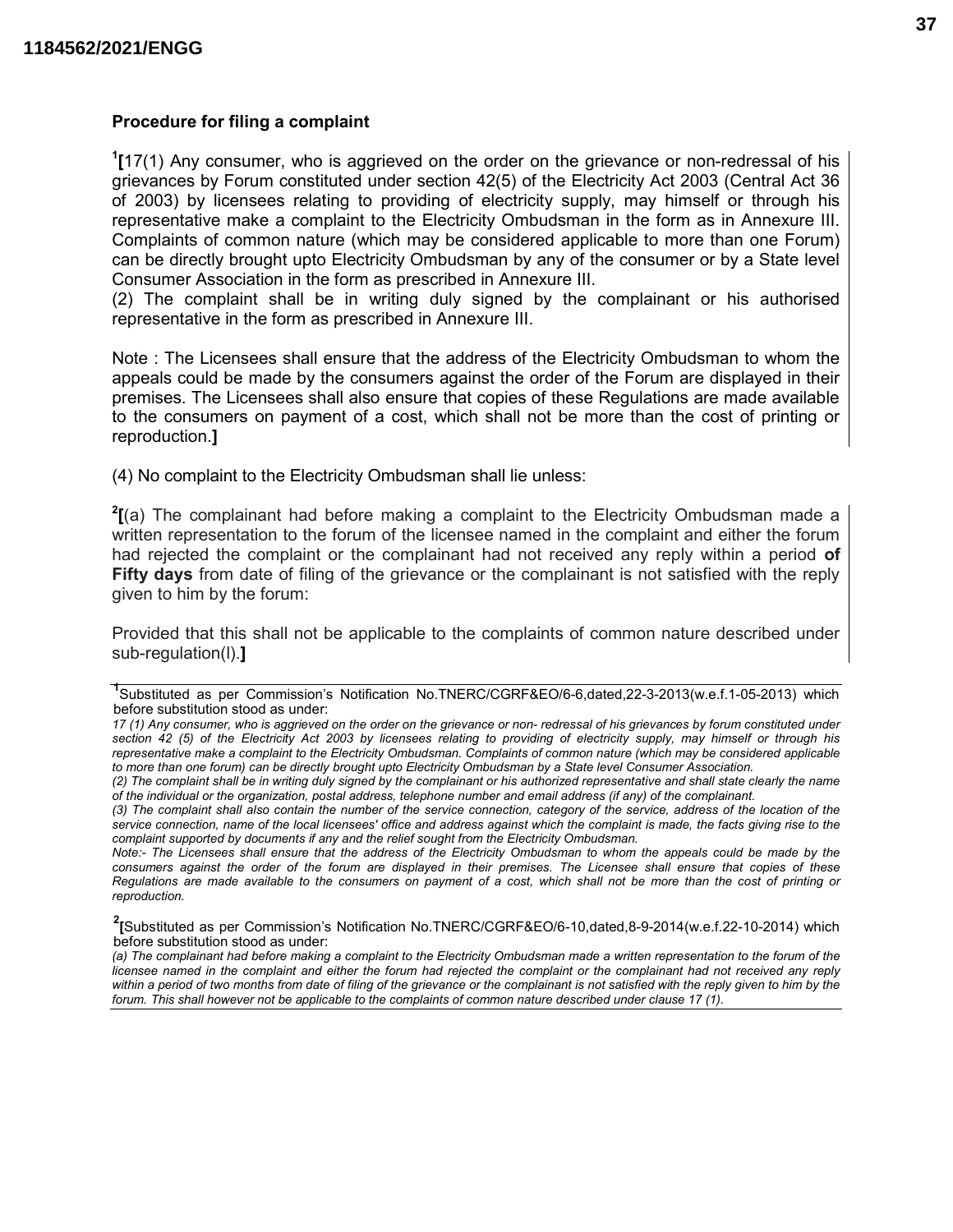(b) The complaint is made within three months after cause of action has arisen.

(c) The complaint, which is not settled, is not in respect of the same subject, which was settled through the office of the Electricity Ombudsman in any previous proceedings whether received from the same complainant or along with one or more complainants or anyone or more of the parties concerned with the subject matter;

(d) The complaint does not pertain to the same subject matter for which any proceedings before any court is pending or a decree or award or a final order has already been passed by any competent court; and

(e) The complaint is not frivolous or vexatious in nature.

#### Rejection of the complaint

18 The Electricity Ombudsman may reject the complaint at any stage if it appears to him that the complaint made is;

- (a) frivolous, vexatious, malafide ; or
- (b) without any sufficient cause or;
- (c) that it is not pursued by the complainant with reasonable diligence or;
- (d) prima facie, there is no loss or damage or inconvenience caused to the complainant.

## Powers to call for information

19 (1) For the purpose of carrying out his duties, an Electricity Ombudsman may require the licensee named in the complaint to furnish certified copies of any document relating to the subject matter of the complaint, which is or is alleged to be in its possession, within 15 days. Provided that in the event of failure of a licensee, without any sufficient cause, to comply with the requisition made under this clause, the Electricity Ombudsman may, if he deems fit, draw the inference that the information, if provided, or copies, if furnished, would be unfavourable to the licensee and proceed to settle the case on that basis.

 (2) The Electricity Ombudsman shall maintain confidentiality of any information or document coming into his knowledge or possession in the course of discharging his duties and shall not disclose such information or document to any person except with the consent of the person furnishing such information or document. Provided that nothing in this clause shall prevent the Electricity Ombudsman from disclosing information or document furnished by a party in a complaint to other party or parties, to the extent considered by him to be reasonably required to comply with the principles of natural justice and fair play in the proceedings.

#### Settlement of complaint by agreement

20 (1) As soon as it may be practicable to do, the Electricity Ombudsman shall cause a notice of the receipt of any complaint along with a copy of the complaint to the concerned office of the licensee named in the complaint and endeavour to promote a settlement of the complaint by agreement between the complainant and the licensee named in the complaint through conciliation or mediation.

(2) For the purpose of facilitating for settlement of the complaint, the Electricity Ombudsman may follow such procedures, as he may consider appropriate.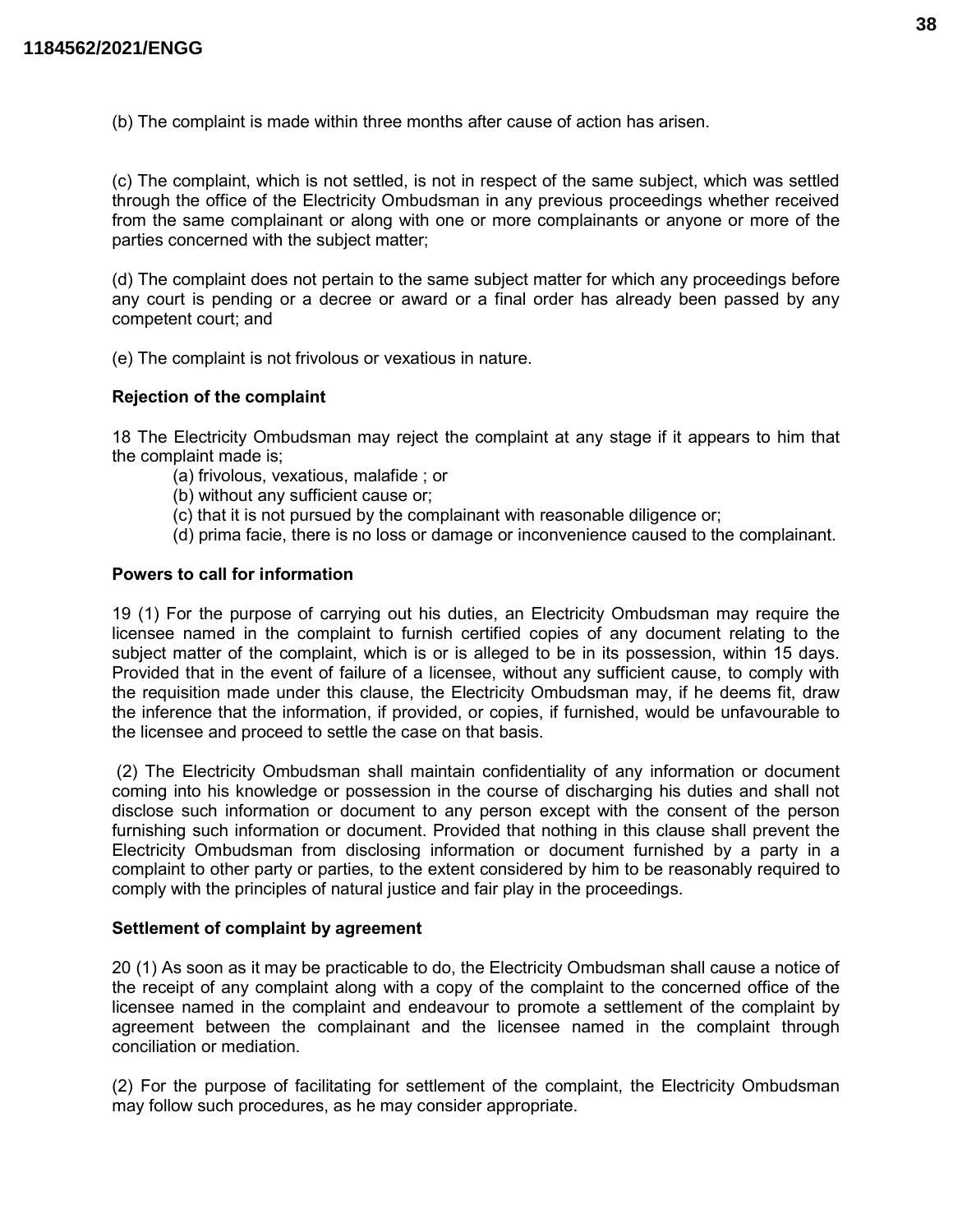(3) When a complaint is settled, through mediation of the Electricity Ombudsman, undertaken by him in pursuance of request made in writing by complainant and licensee through mutual agreement, the Electricity Ombudsman shall have the settlement recorded and signed in his presence and cause issuance of orders on the settlement of grievances by mutual agreement.

#### Hearing of the matter

21 (1) Where the complaint is not settled by agreement under clause 20, the Electricity Ombudsman may determine the stage, the manner, the place, the date and the time of the hearing of the matter as the Electricity Ombudsman may consider appropriate.

(2) The Electricity Ombudsman may decide the matter on the pleadings by oath of both the parties and direct the parties to written note of arguments or submission in the matter. The parties can be represented in person or through representatives of their choice.

#### Award

22 (1) Where the complaint is not settled by agreement under clause 20, the Electricity Ombudsman shall pass a speaking order with detailed reasoning that he thinks fair in the facts and circumstances of a claim.

(2) The order shall be in writing and shall state the full details of the award to the complainant and licensee.

(3) The Electricity Ombudsman shall pass an award within a period of three months from the date of' receipt of the complaint.

(4) A copy of the award shall be sent to the complainant and the licensee named in the complaint. A copy of the award may also be sent to the concerned forum for information.

(5) The Licensee shall comply with the award within the period specified in the award and shall intimate the compliance to the Electricity Ombudsman.

 $<sup>1</sup>$ [(6) The Ombudsman may on his own or on the application of any of the persons or parties</sup> concerned within 30 days of the making of the decision, direction or order review such decision, direction or order on the ground that such decision, direction or order was made under a mistake of fact, ignorance of any material fact or any error apparent on the face of the record.

 (a) The application for such review shall contain the name and address of the petitioner, Order Number & date of the Electricity Ombudsman and the grounds for review i.e., (i) mistake of fact (ii) ignorance of material fact (iii) error apparent on the face of the record.]

 $2$ [(7) Non-compliance of the orders of the Forum or the Electricity Ombudsman shall attract proceedings under Section 142 of the Act.]

<sup>1</sup> [Inserted as per Commission's Notification No.TNERC/CGRF&EO/6-9,dated,18-6-2014(w.e.f.9-7-2014)

<sup>2</sup> [Inserted as per Commission's Notification No.TNERC/CGRF&EO/6-10,dated,8-9-2014(w.e.f.22-10-2014)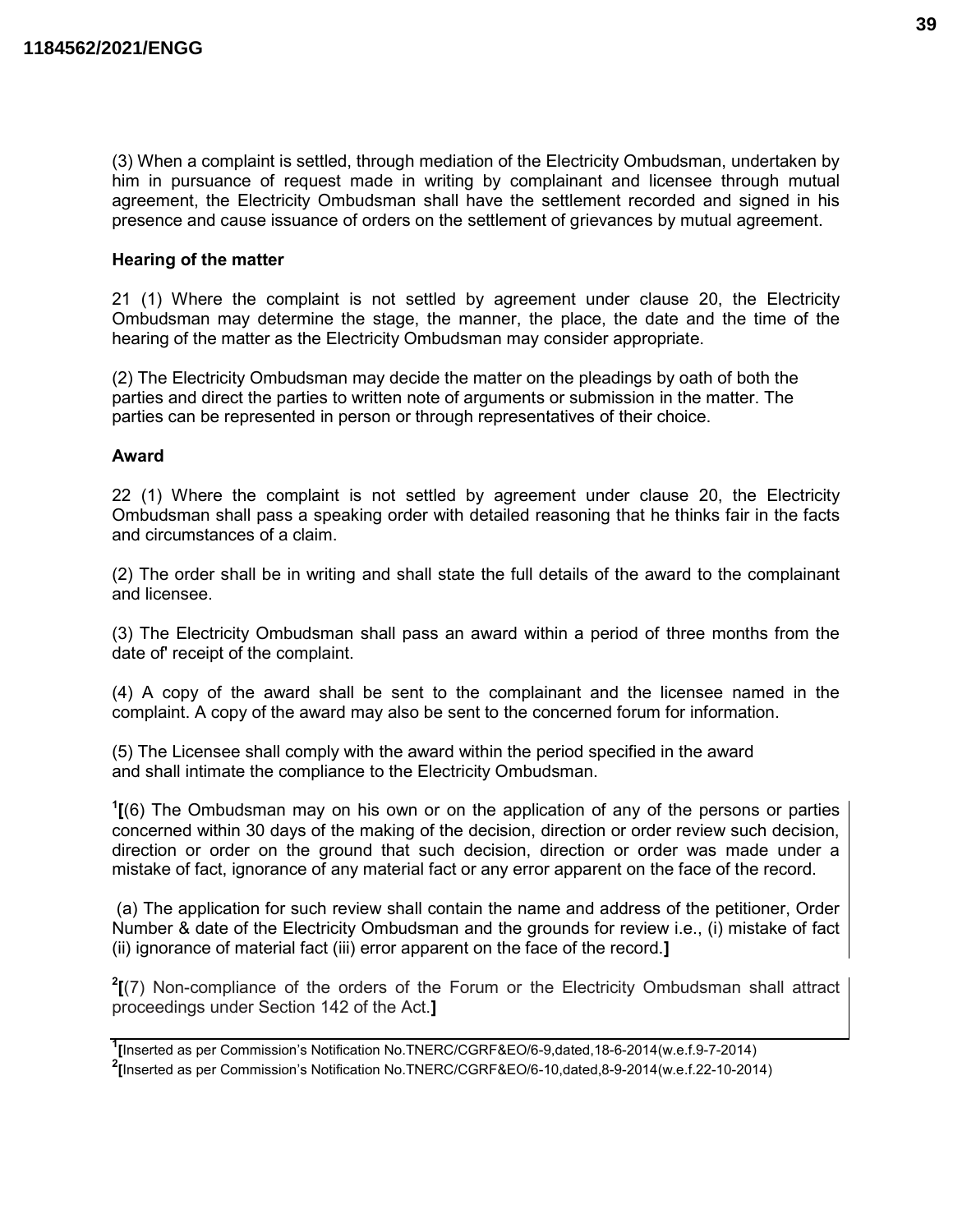#### Report of Electricity Ombudsman

23 (1) The Electricity Ombudsman shall send to the Commission, by 1st May every year, a report containing a general review of the activities of his office during the preceding financial year and shall furnish such information as the Commission may direct.

(2) The Commission may, in the public interest, publish the report and the intimation from the Electricity Ombudsman in such consolidated form or otherwise as it deems fit.

#### Savings

24 Nothing contained in these Regulations shall affect the rights and privileges of the consumers under any other law for the time being in force, including the Consumer Protection Act, 1986 (68 of 1986).

#### Powers to remove difficulties

25 If any difficulty arises in giving effect to any of the provisions of these Regulations, the Commission may by general or special order, direct the licensee to take suitable action, not being inconsistent with the Electricity Act 2003, which appears to it to be necessary or expedient for the purpose of removing difficulties.

#### Power to amend

26 The Commission may, at any time add, modify, delete or amend any provision of these Regulations subject to the provision of the Electricity Act. 2003.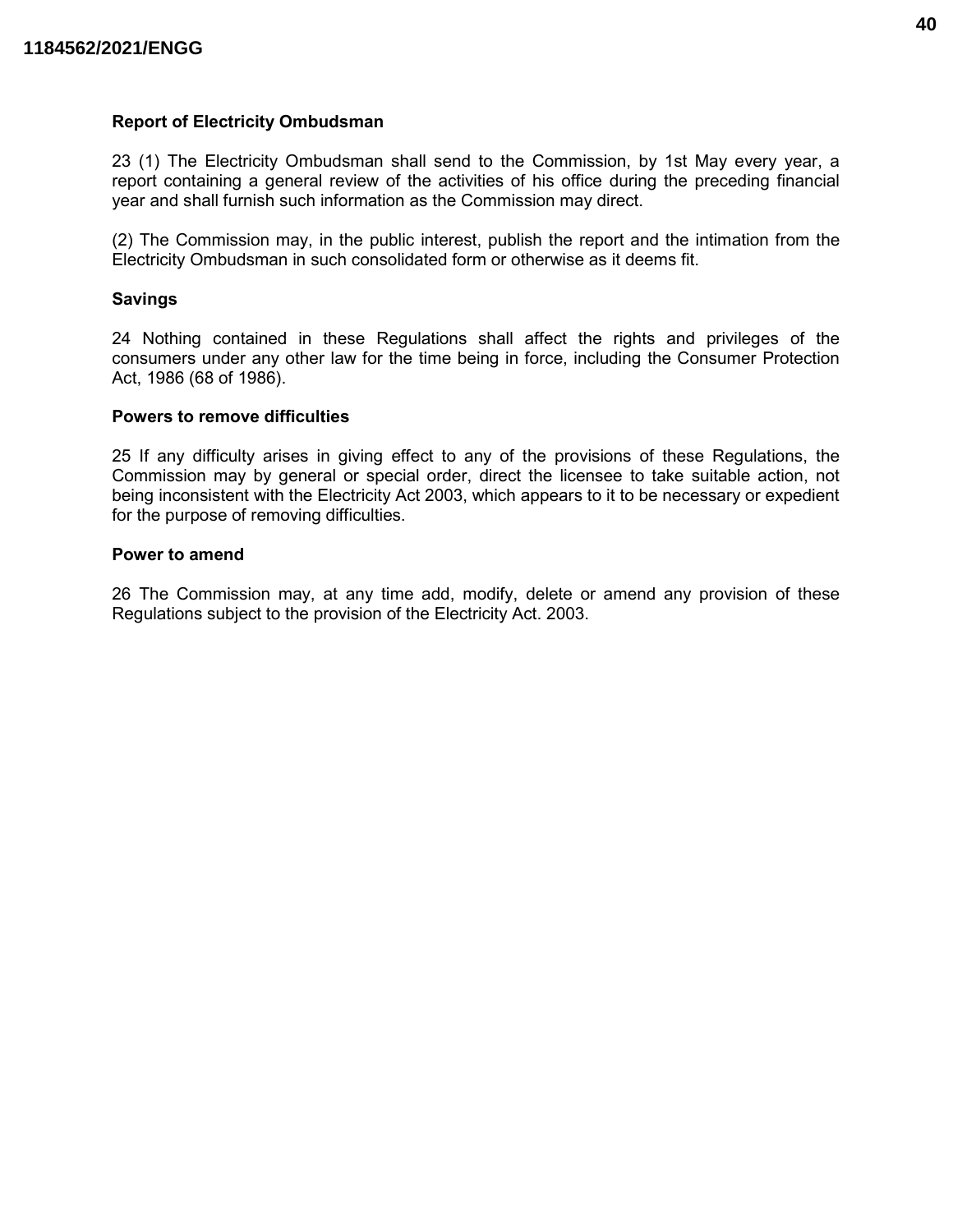# ANNEXURE II

| SI<br>No.      | <b>Complaints</b><br><b>Status</b>                                                          | Nature of Complaints            |                          |                   |                      |                            |                    |               |
|----------------|---------------------------------------------------------------------------------------------|---------------------------------|--------------------------|-------------------|----------------------|----------------------------|--------------------|---------------|
|                |                                                                                             | Delay in<br>effecting<br>Supply | Quality<br>of<br>voltage | Interrup<br>tions | Metering<br>problems | <b>Biiling</b><br>Problems | Tariff<br>Problems | <b>Others</b> |
| $\mathbf 1$    | Complaints<br>Pending during<br>the starting of<br>the last<br>quarters                     |                                 |                          |                   |                      |                            |                    |               |
| 2.             | Complaints<br>received<br>during the last<br>quarter                                        |                                 |                          |                   |                      |                            |                    |               |
| $\mathfrak{S}$ | Total<br>Complaints                                                                         |                                 |                          |                   |                      |                            |                    |               |
| $\overline{4}$ | Complaints<br>attended<br>during the last<br>quarter                                        |                                 |                          |                   |                      |                            |                    |               |
| 5              | <b>Balance</b><br>complaints to<br>be attended                                              |                                 |                          |                   |                      |                            |                    |               |
| $\,6\,$        | Complaints<br>pending<br>for<br>more than<br>3<br>months<br>but<br>less than<br>6<br>months |                                 |                          |                   |                      |                            |                    |               |
| $\overline{7}$ | Complaints<br>pending for<br>more than 6<br>months                                          |                                 |                          |                   |                      |                            |                    |               |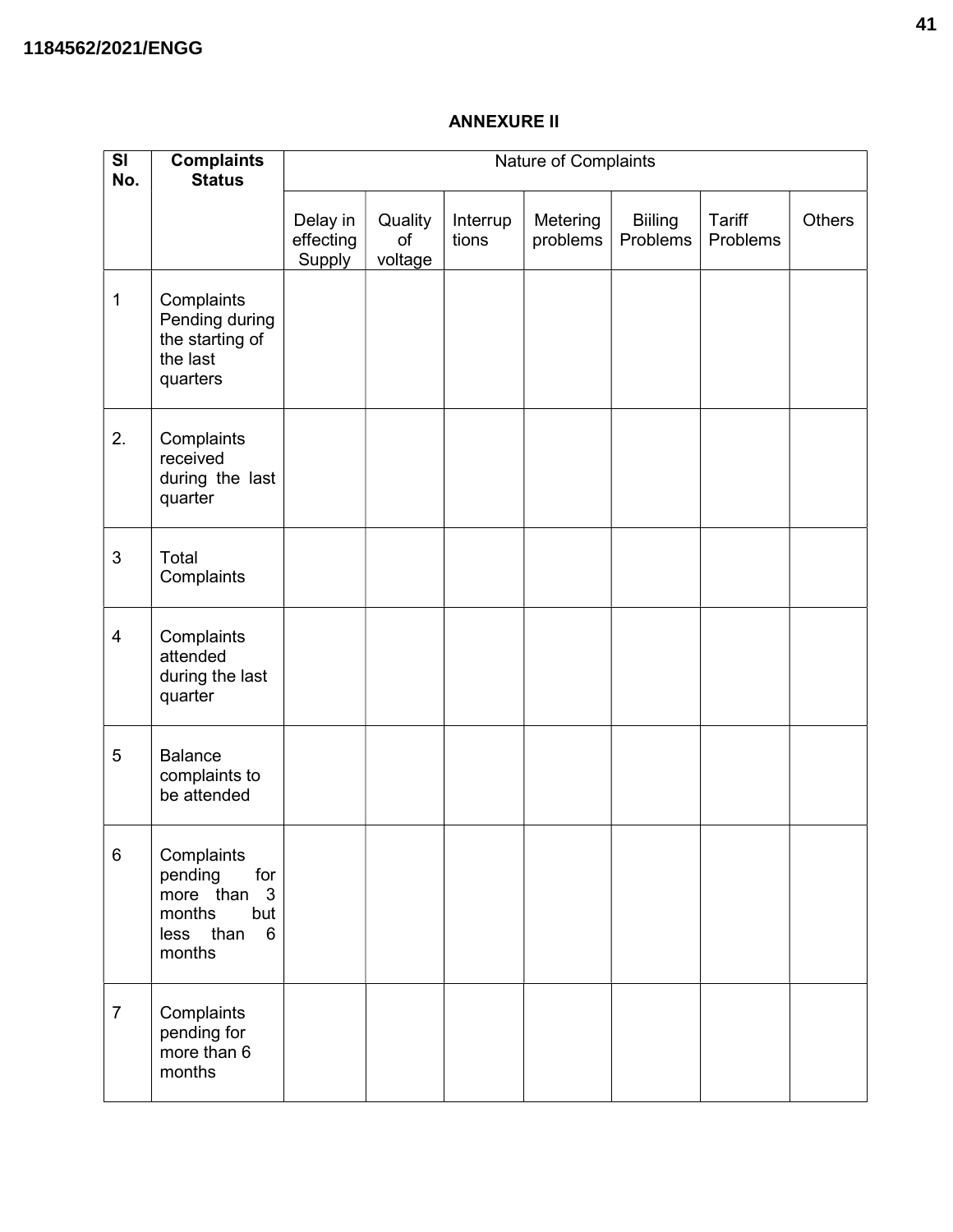# 1 [ANNEXURE III

# FORM FOR FILING COMPLAINT BEFORE ELECTRICITY OMBUDSMAN (see regulation 8)

(To be submitted in duplicate)

for office use :

Appeal Petition Number :

Date of receipt :

Signature of E.O.

| I Consumer details                                                                                                                                                                                                                                                                                        |                                                |  |
|-----------------------------------------------------------------------------------------------------------------------------------------------------------------------------------------------------------------------------------------------------------------------------------------------------------|------------------------------------------------|--|
| (a) Name of the consumer<br>(b) Postal address<br>(c) Consumer Service Connection Number<br>(d) Address/ Location of the Service Connection<br>(e) Consumer Category (i) HT/LT<br>(ii) Domestic/ Commercial/ Industry / Agriculture<br>/others<br>(f) Phone No.<br>$(g)$ Fax No.<br>$(h)$ E mail (if any) |                                                |  |
| II. Details of the Licensee against whom                                                                                                                                                                                                                                                                  |                                                |  |
| complaint is made                                                                                                                                                                                                                                                                                         |                                                |  |
| (a)<br>Designation of the Respondent(s)<br>(b)<br>the Division & address<br>(c)<br>the Sub-division & address<br>(d)<br>Section & address                                                                                                                                                                 | Name/<br>Name of<br>Name of<br>Name of         |  |
| III. Details of the Consumer Grievance                                                                                                                                                                                                                                                                    |                                                |  |
| <b>Redressal Forum</b>                                                                                                                                                                                                                                                                                    |                                                |  |
| (a)<br>(b)<br>(c)<br>(d)                                                                                                                                                                                                                                                                                  | Name<br><b>Address</b><br>Phone No.<br>Fax No. |  |
| IV. Date of submission of Grievance to the CGRF                                                                                                                                                                                                                                                           |                                                |  |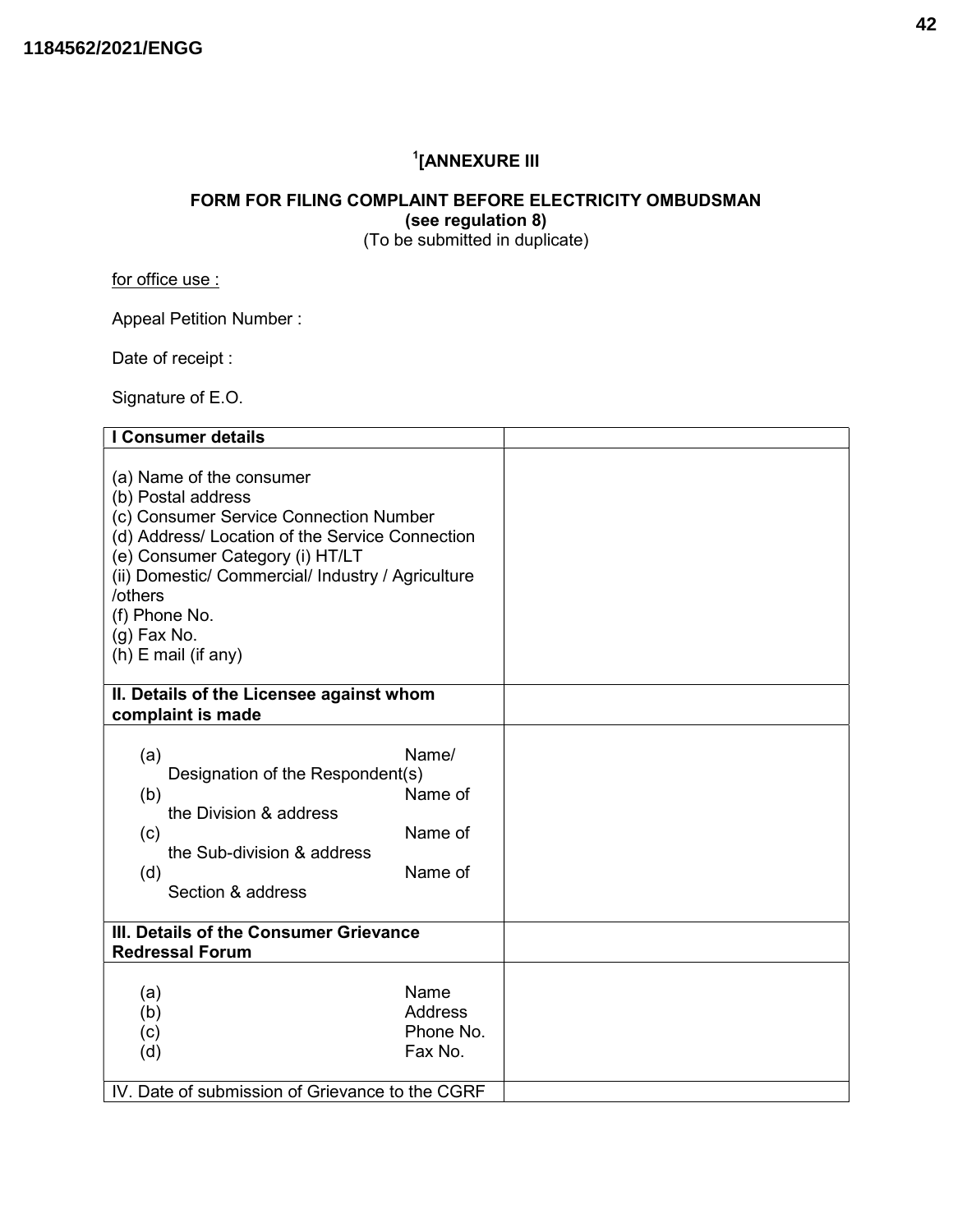| V. Brief Description of Complaint made to the<br><b>CGRF</b><br>(Details may be annexed separately. Copy of<br>complaint sent to the CGRF shall be attached<br>along with enclosures)                                         |  |
|-------------------------------------------------------------------------------------------------------------------------------------------------------------------------------------------------------------------------------|--|
| VI. Whether the consumer has received final<br>orders from the CGRF:<br>(a) If yes,, attach a copy of the orders of CGRF<br>(b) If No, whether 2 months have since passed<br>without any reply from the CGRF                  |  |
| VII. Explain how the relief ordered by the CGR<br>Forum does not meet the justice demanded in the<br>complaint                                                                                                                |  |
| VIII. Relief sought from the Electricity Ombudsman<br>(Details may be annexed separately)                                                                                                                                     |  |
| IX. Additional information/points if any in support<br>of the relief sought from the Electricity<br>Ombudsman (Enclose documentary evidence also<br>if any)                                                                   |  |
| X. Quote specific reference to Electricity Act<br>licensee<br>conditions & regulations, code, standards,<br>directions<br>& instructions issued by TNERC if any.                                                              |  |
| XI. In case of any order of the CGRF to pay<br>certain amount, whether 25 % of the amount as<br>ordered by the forum has been deposited in the<br>manner prescribed (attach copy of receipt issued<br>by competent authority) |  |
| XII. Whether the appeal has been made within 30<br>days from the date of order                                                                                                                                                |  |
| XIII. If not state the reasons for the delay                                                                                                                                                                                  |  |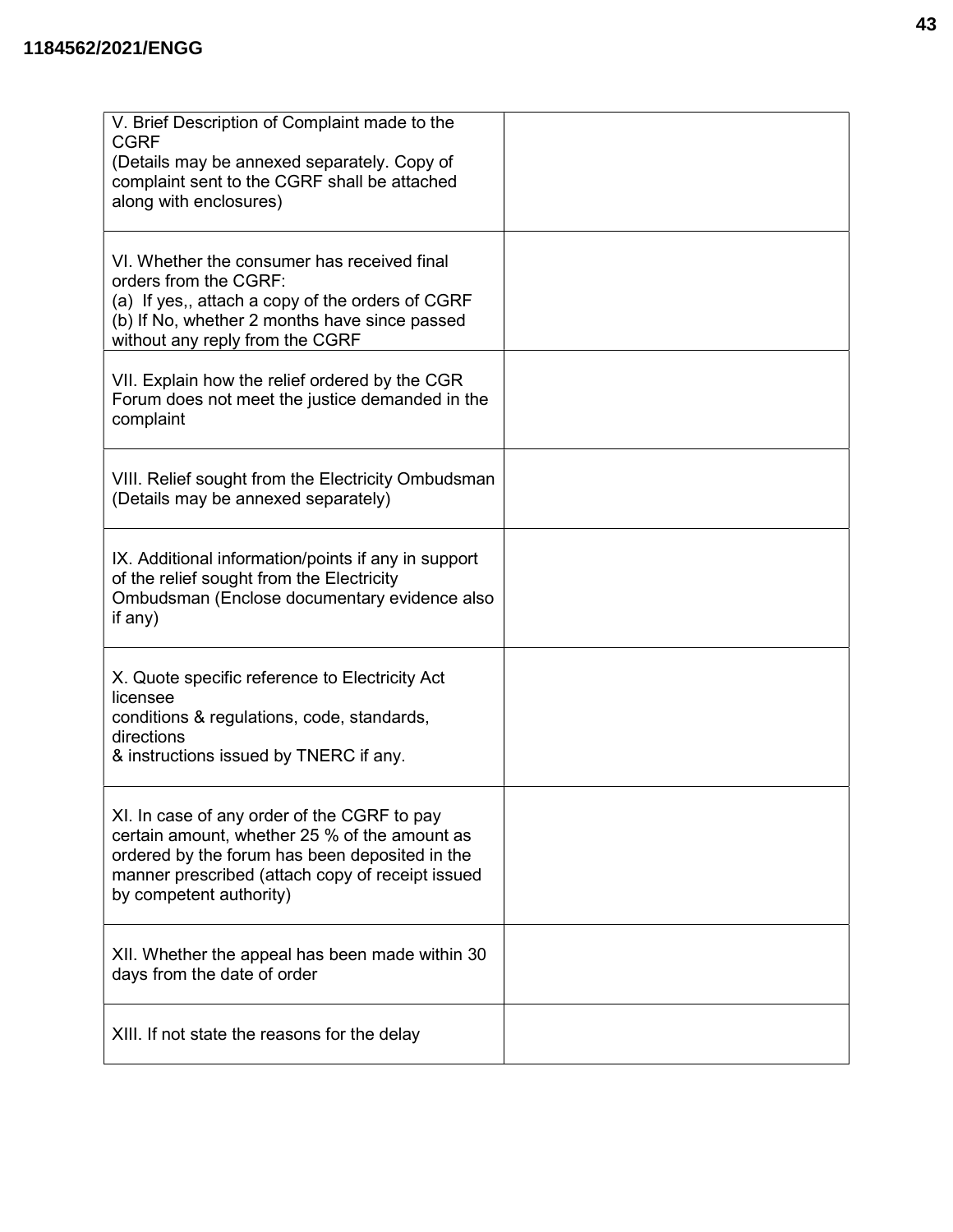# **DECLARATION**

#### (a) I/We the Consumer/s herein solemnly declare that and sincerely state as follows:

(i) That the information furnished herein above is true and correct

(ii) That I/We have not concealed or misrepresented any fact stated in herein above and the documents submitted herewith are true copies of the original documents

(b) Strike out the following which are inapplicable.

(i) That I/We made a written representation to the Forum of the licensee named in the complaint before filing this appeal.

(ii) The forum rejected the complaint.·

(iii) That I/We have not received any reply for 2 months from the date of filing of complaint.

Note: This is not applicable to complaints of common nature described under clause 17.

(c) The subject matter of my/our representation has not been settled through the office of the Electricity Ombudsman in any previous proceedings whether received from me/ us or along with one or more complainants or anyone or more of the parties concerned with the subject matter.

(d) The subject matter of the present representation does not pertain to the same subject matter for which any proceedings before any court is pending or decree or award or a final order has been passed by any competent court.

Place :

Date:

## APPELLANT/ COMPLAINANT

 Name of the Consumer/ Authorised Representative